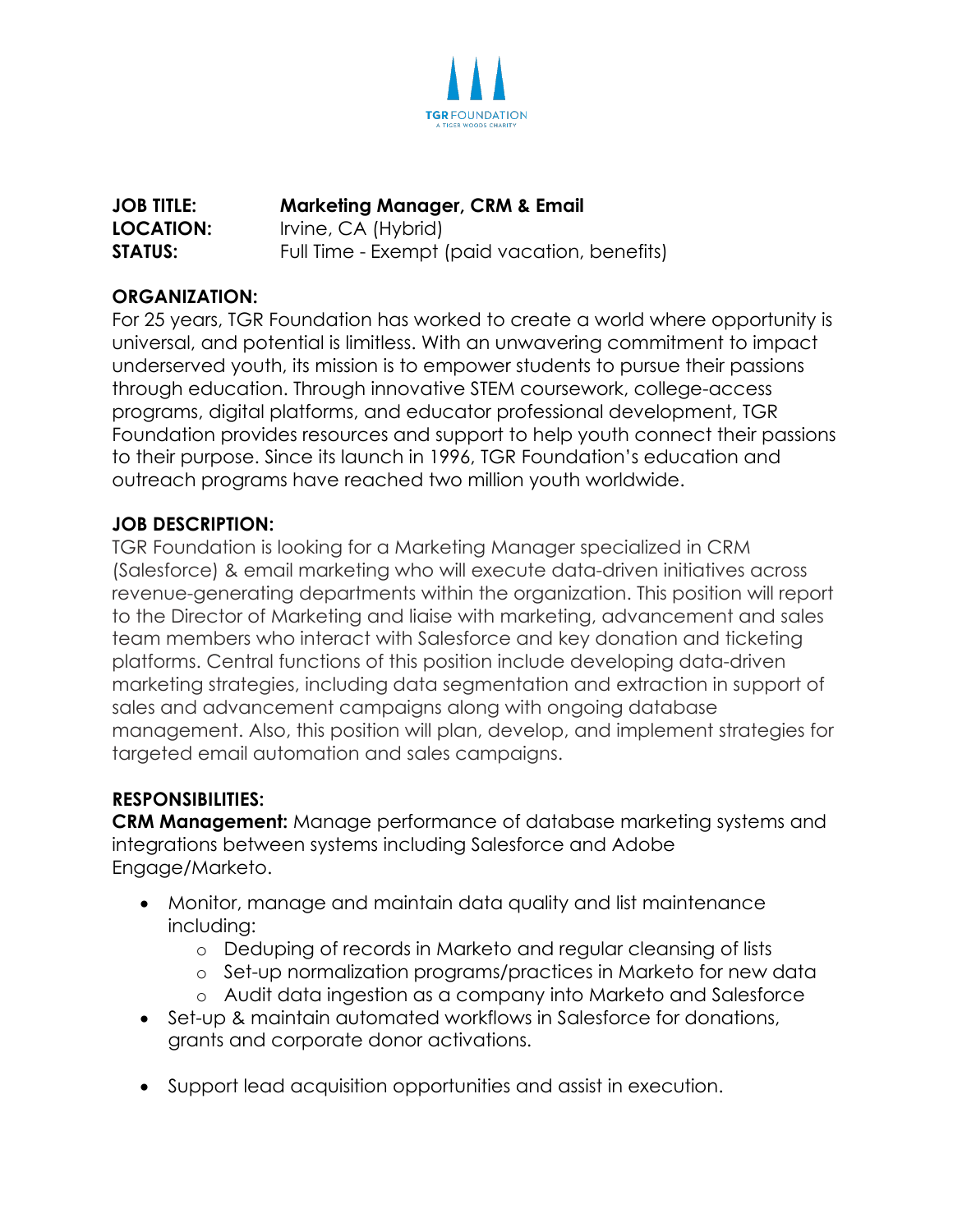

**Marketing Data Analytics:** Drive the company wide data-driven marketing strategy for CRM segmentation, audience profiling and prospect scoring.

- Assist in establishing key KPIs for each campaign; analyze marketing and sales data before, during and following each campaign.
- Support event sales and advancement teams to pull and assign lead lists in CRM using key customer attributes of past buyers/donors, prospects and leads.

**Email Automation, Strategy and Execution:** Lead and execute email marketing programs and automation campaigns across all departments using Adobe Engage/Marketo.

- Understand the goals and target audience(s) of each department and use a data-driven approach to set up each email automation campaign.
- Effectively execute email marketing campaigns for advancement, events and program departments including:
	- o Donor nurturing and new donor procurement
	- o Event sponsorships nurturing and ticket sales
- Lead daily email program builds across the organization and manage QA
- Develop and manage the technical implementation of marketing initiatives that involves the website including building landing pages and forms.

# **EDUCATION, EXPERIENCE & SKILLS REQUIRED:**

- Bachelor's degree required; Database Management, Data Analytics, Marketing operations or Computer Science preferred
- 3-5 years of experience with data analysis and CRM marketing
- Experience using Salesforce required. Specific experience using Salesforce Non-Profit Success Pack and/or KORE a plus
- Experience using Adobe Engage/Marketo or similar marketing automation platform preferred.
- Beyond proficient in Microsoft Excel
- SQL, Wordpress knowledge a plus
- A curious mind focused on using data to explore trends and patterns to make informed decisions
- Detailed oriented critical thinker and problem-solver with strong analytical skills